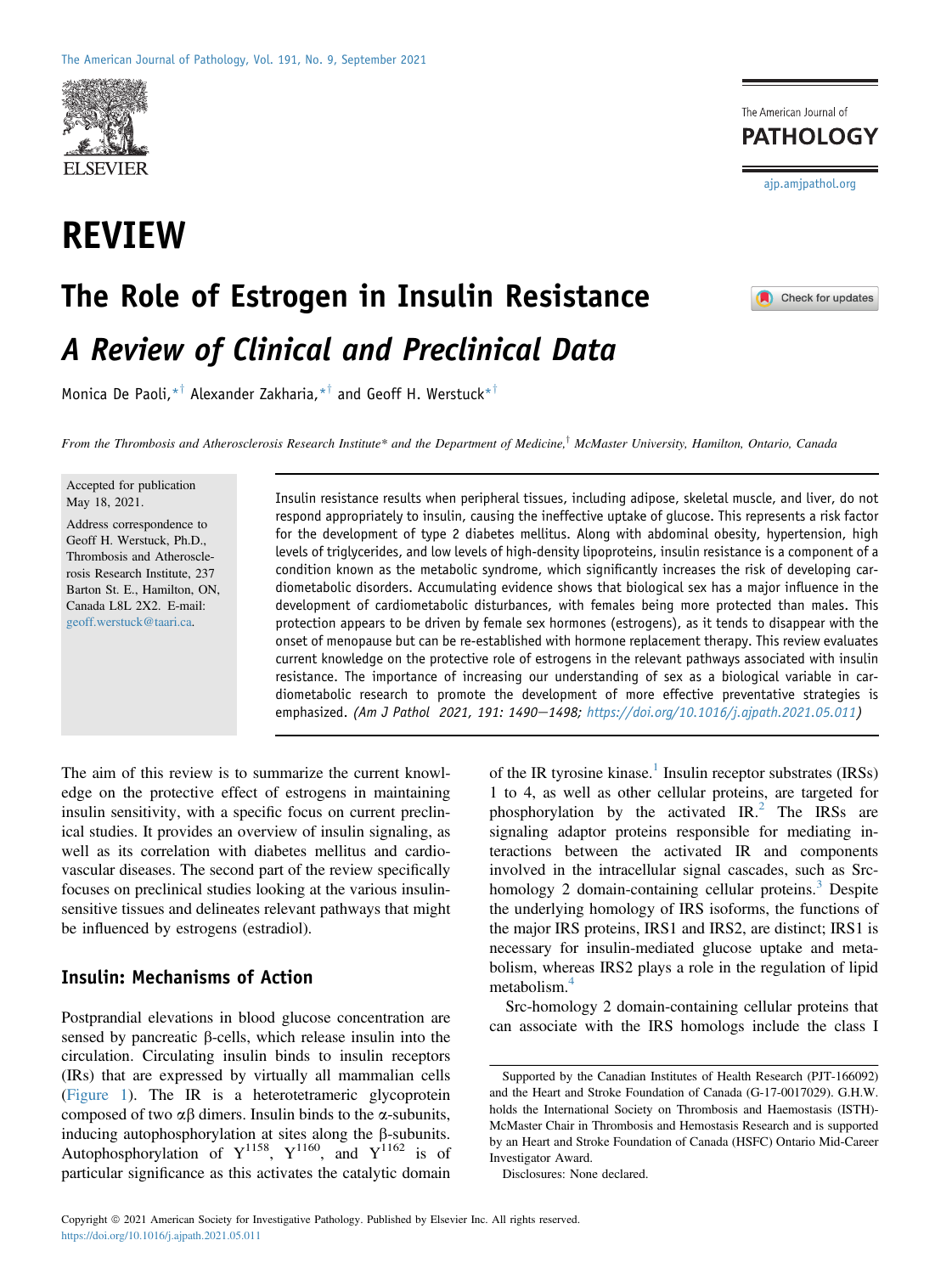phosphatidylinositol 3-kinase (PI3K) enzymes. Activated class I PI3K catalyzes the phosphorylation of the inositol ring in membrane-bound phosphatidylinositol(4,5) bisphosphate to phosphatidylinositol $(3,4,5)$  $(3,4,5)$  $(3,4,5)$ -trisphosphate.<sup>5</sup> Phosphatidylinositol(3,4,5)-trisphosphate, in turn, recruits intracellular molecules with pleckstrin homology (PH) domains, including 3-phosphoinositide-dependent protein kinase  $1<sup>6</sup>$  $1<sup>6</sup>$  $1<sup>6</sup>$  Activated 3-phosphoinositide—dependent protein kinase 1 phosphorylates phosphatidylinositol (3,4,5)-trisphosphate—bound Akt protein kinase at  $Y^{308}$  of the cata-lytic activation loop.<sup>[6](#page-6-5)</sup> Synergistic activation of Akt by mechanistic target of rapamycin (mTOR) significantly enhances its kinase activity.<sup> $\prime$ </sup> mTOR is a serine/threonine kinase that can form complexes with regulatory-associated protein of mTOR (raptor) or rapamycin-insensitive companion of mTOR (rictor), forming mTOR complex 1 or mTOR complex 2, respectively. Notably, mTOR complex 2 is responsible for the full activation of  $\Delta$ kt.<sup>[7](#page-6-6)</sup> The association of class I PI3K and IRS and the subsequent series of phosphorylation events are illustrated in [Figure 1](#page-1-0).

Akt facilitates insulin action via phosphorylation of the protein Akt substrate of  $160 kDa$ <sup>[8](#page-6-7)</sup> glycogen synthase ki-nase-3,<sup>[9](#page-6-8)</sup> and forkhead box O (FoxO) transcription factors<sup>10</sup> [\(Figure 1\)](#page-1-0). Akt-mediated phosphorylation of Akt substrate of 160 kDa inhibits its GTPase-activating protein activity, causing an increased concentration of GTP-bound Rab proteins that are involved in mediating vesicle translocation of glucose transporter protein (GLUT) 4 proteins.<sup>[8](#page-6-7)</sup> As a result, GLUT4 translocates to the plasma membrane, and increases glucose uptake.<sup>[11](#page-6-10)</sup>

In the absence of insulin signaling, glycogen synthase kinase-3 phosphorylates and inhibits glycogen synthase. However, in the presence of insulin, Akt-mediated phosphorylation of glycogen synthase kinase-3 inhibits its kinase

activity, resulting in the activation of glycogen synthase, facilitating the storage of intracellular glucose as glycogen.<sup>[9](#page-6-8)</sup> The Akt-dependent inactivation of glycogen synthase kinase-3 also leads to the activation of sterol-regulatory element binding protein transcription factors, which promote the expression of factors involved in fatty acid and triglyceride biosynthesis. $12$ 

The FoxO family of transcription factors (FoxO1, FoxO3, FoxO4, and FoxO6) contains three potential Akt phosphorylation motifs (RxRxxS/T), except for FoxO6, which lacks a phosphorylation site at the COOH-terminal.<sup>[10](#page-6-9)</sup> The FoxO family promotes the transcription of a variety of gene targets that are dependent on the specific cell type. In the liver, FoxO1 promotes the transcription of glucose-6 phosphatase, phosphoenolpyruvate carboxykinase, and pyruvate dehydrogenase kinase-4, specifically up-regulating gluconeogenesis. $13,14$  $13,14$  Activation of IR down-regulates FoxO activity, thereby decreasing gluconeogenesis.

To summarize, insulin-dependent IR activation leads to an increased glucose transport via GLUT translocation/ activation, increased glycogenesis via activation of glycogen synthase, increased lipid biosynthesis associated with activation of sterol-regulatory element binding proteins, and decreased gluconeogenesis via diminished FoxO activity and enhanced sterol-regulatory element binding protein activity.

## Insulin Resistance, Mechanisms of Action, and Correlation with Diabetes and Cardiovascular Disease

Insulin resistance is characterized by the inability of circulating insulin to effectively regulate the uptake and/or

<span id="page-1-0"></span>

Figure 1 Insulin associates with the extracellular  $\alpha$ -subunits of the insulin receptor (IR), facilitating autophosphorylation of  $\beta$ -subunits, in turn activating the catalytic domain of the IR tyrosine kinase, which phosphorylates insulin receptor substrates (IRSs). IRS isoforms associate with the Src-homology 2 domain of class I phosphatidylinositol 3-kinase (CI-PI3K). CI-PI3K associates with Ras GTPase and is activated by Ras GTPase-mediated phosphorylation. Activation of CI-PI3K permits phosphatidylinositol(4,5)-bisphosphate (PIP2) phosphorylation to generate phosphatidylinositol(3,4,5)-trisphosphate (PIP3). PIP3 associates with the pleckstrin homology (PH) domain of 3-phosphoinositide—dependent protein kinase 1 (PDK1), thereby activating it and facilitating its subsequent phosphorylation of PIP3-bound Akt protein kinase. Mechanistic target of rapamycin (mTOR) serine/threonine kinase associated with rapamycininsensitive companion of mTOR (rictor; mTOR complex 2) synergistically phosphorylates Akt to enhance its activation. Akt further facilitates insulin action via phosphorylation of Akt substrate of 160 kDa (pAS160), glycogen synthase kinase-3 (pGSK3), and forkhead box O (pFoxO) transcription factors, which function to increase glycogenesis and lipid biosynthesis and/or decrease gluconeogenesis. Image generated with BioRender.com (Toronto, ON, Canada).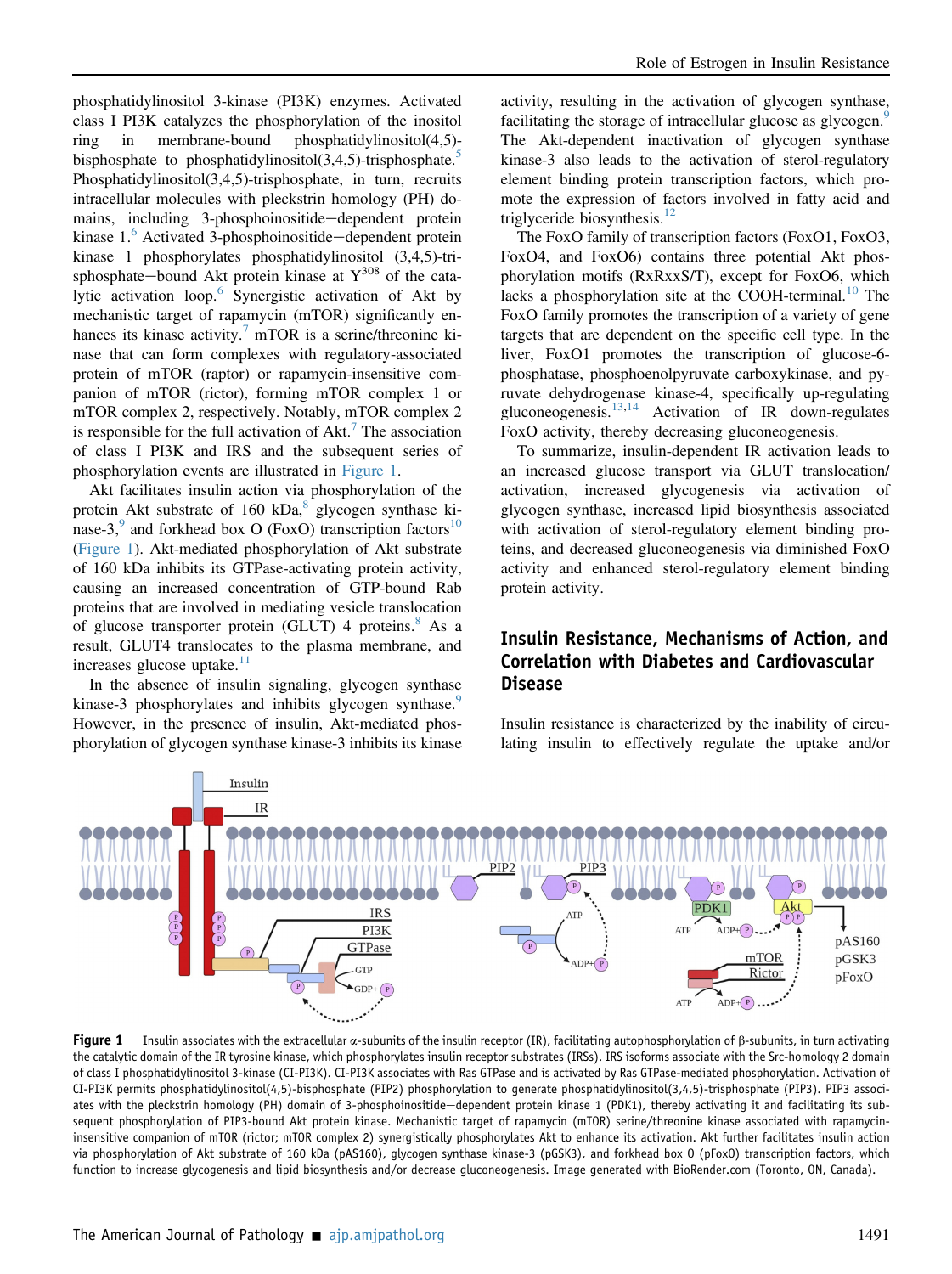utilization of glucose by insulin-sensitive tissues and organs. In normal conditions, an increase in blood glucose levels stimulates insulin production from pancreatic  $\beta$ -cells, as well as the inhibition of glucose production in the liver. However, insulin-resistant individuals do not respond to this signaling process, and paradoxically show an increase in both hepatic glucose production and insulin secretion, which can induce or aggravate hyperglycemia.<sup>[15](#page-6-14)</sup> The factors that promote the emergence of insulin resistance include altered insulin signaling, hyperinsulinemia, hyperlipidemia, and obesity. These factors are also associated with chronic low-grade inflammation characteristic of type 2 diabetes mellitus.

In addition to the regulation of blood glucose levels, insulin is also involved in the regulation of lipid metabolism, particularly in hepatic cells and adipocytes. In the liver, insulin resistance can increase lipogenesis, resulting in the development of nonalcoholic fatty liver disease.<sup>[15](#page-6-14)</sup> Nonalcoholic fatty liver disease involves the accumulation of fat in the liver, and it is recognized as a central component of the metabolic syndrome.<sup>[16](#page-6-15)</sup> Impaired lipid metabolism results in the deposition of surplus lipids in nonadipose tissues, which impairs insulin signaling and promotes  $\beta$ -cell hyperplasia.<sup>[17](#page-6-16)</sup> As a result, insulin resistance—induced  $\beta$ -cell glucolipotoxicity interferes with an effective insulin secretion response, further exacerbating insulin resistance as well as glucose and lipid regulation.<sup>[17](#page-6-16)</sup>

Obesity is another factor that is strongly associated with the development of insulin resistance, and fat distribution plays a determinant role in the pathogenesis. Specifically, the accumulation of visceral abdominal fat is considered a risk factor for metabolic syndrome and cardiovascular diseases  $(CVDs)$ ,  $18-20$  $18-20$  $18-20$  and surgical reduction of visceral abdominal fat can significantly improve insulin sensitivity.<sup>[18](#page-6-17)[,21](#page-6-18)</sup>

Compromised insulin action and/or insulin secretion contributes to the development and sustenance of hyperglycemia, hyperlipidemia, hypertension, and obesity, which are all characteristic of metabolic syndrome. $22,23$  $22,23$  The major consequence of metabolic syndrome is a significantly elevated risk of developing type 2 diabetes mellitus and/or  $CVDs. <sup>24,25</sup>$  $CVDs. <sup>24,25</sup>$  $CVDs. <sup>24,25</sup>$  $CVDs. <sup>24,25</sup>$ 

#### Overview of Sex Differences in Insulin Resistance

Men are more susceptible to develop metabolic syndrome than premenopausal women; however, protection in women is significantly reduced when estrogen levels decrease.<sup>[26](#page-6-23)</sup> Consistent with these findings, when compared with premenopausal women, women after menopause and the respective age-matched men present with increased insulin resistance, as measured by homeostatic model assessment-insulin resistance.<sup>[27](#page-6-24)</sup> Menopause is a potential risk factor for developing insulin resistance independent of age, likely due to the reduction in circulating estrogens. $^{28}$  $^{28}$  $^{28}$  In support of this hypothesis, it has been shown that surgically induced menopause increases the risk of developing insulin resistance and metabolic syndrome.<sup>[29](#page-7-1)</sup> Clinical studies show that post-menopausal women are more susceptible than premenopausal women to develop dyslipidemia, an increase in body weight (evaluated through body mass index and waist circumference), and impaired glucose tolerance (as shown by their levels of hyperinsulinemia and increased fasting glucose levels).  $28-31$  $28-31$  $28-31$ 

Metabolic disturbances, such as insulin resistance, tend to dramatically increase with the onset of menopause, and estrogen replacement therapy significantly reduces the risk of metabolic syndrome. $28,32$  $28,32$  However, there have been conflicting results regarding the effect of hormone replacement therapy (HRT) on glucose homeostasis and insulin sensitivity. These results can be explained by differences in the population examined, the type of hormonal regimen in HRT, differences in the way of administering HRT, as well as differences in measuring insulin sensitivity. $33$  Moreover, the timing of HRT matters; treatment with HRT in early menopausal women has beneficial effects compared with HRT started in established postmenopausal women, in whom hormone treatment has no effect or even detrimental effect in terms of glucose homeostasis and insulin sensitivity. $34$  Despite these controversial results, a meta-analysis of the available data has shown that exogenous estrogen confers a significant improvement in insulin sensitivity and a reduction of new onset of diabetes in women receiving estrogen replacement therapy.<sup>[35](#page-7-5)</sup> Consistent with these findings, a recently published cross-sectional analysis on the effect of hormonal replacement therapy on metabolic syndrome in Korean women with or without diabetes showed that estrogens significantly alleviate etiological factors of the metabolic syndrome in both groups. $32$ 

Taken together, these studies highlight the protective role of estrogens in women's metabolic health, specifically with respect to distribution of body fat mass, mobilization of fatty acids, as well as the response to glucose by the various glucose-sensitive tissues and organs.[36](#page-7-6)[,37](#page-7-7) Furthermore, reductions in estrogens can significantly impact energy metabolism and general metabolic homeostasis.

## Association between Insulin Resistance and Low-Grade Inflammatory State and the Role of Estrogens

Organs and tissues involved in glucose metabolism both express and respond to inflammatory mediators.<sup>[38](#page-7-8)</sup> The immune system is significantly influenced by metabolic stimuli and relies on energetic support by inducing catabolism and repressing anabolic processes induced by insulin.<sup>[38](#page-7-8)</sup> Insulin resistance is associated with a low-grade inflammatory state, which may lead to an increased risk of cardiometabolic diseases. $39$  Estrogens are involved in the regulation of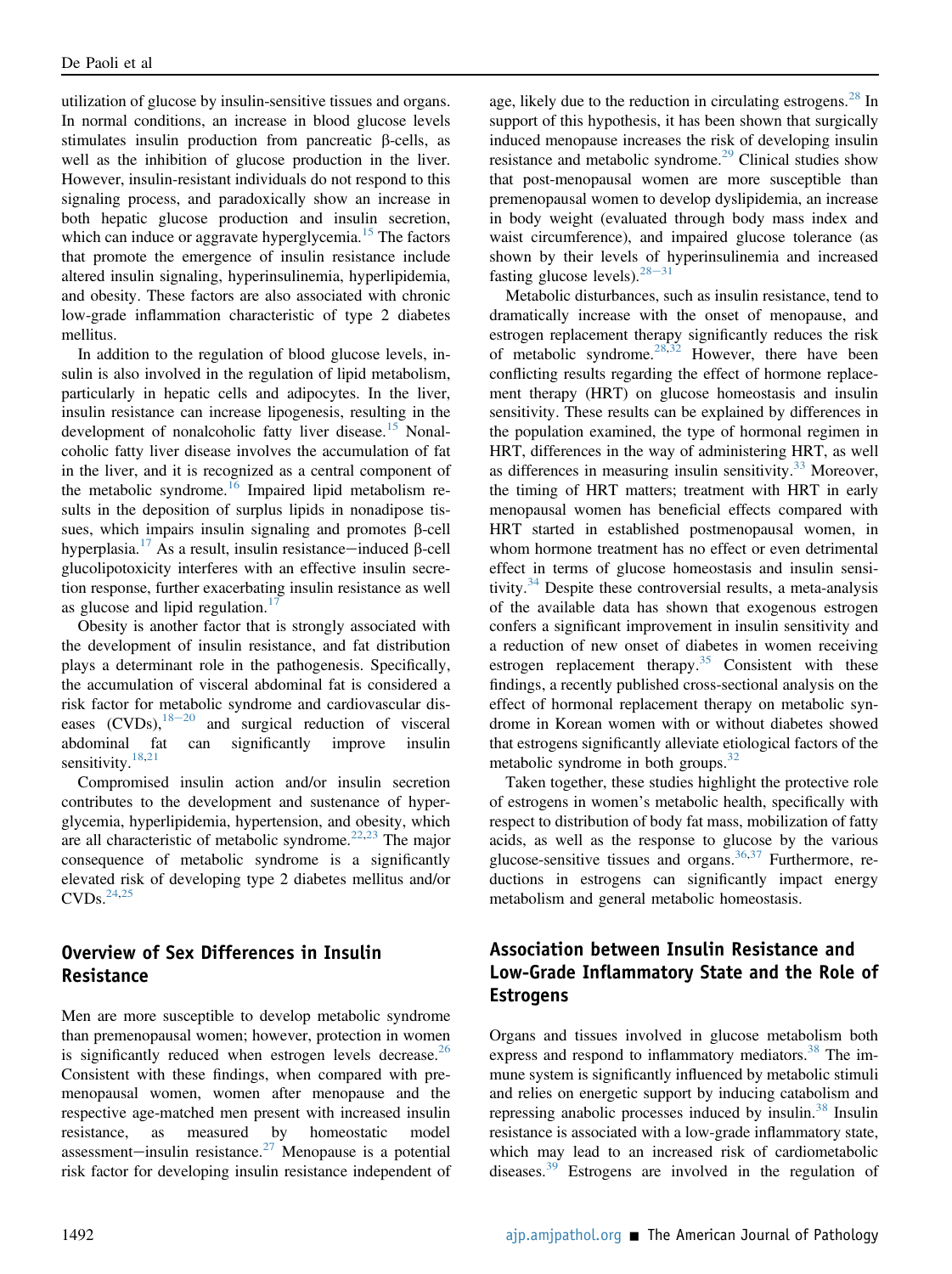metabolic processes related to energy balance, and can in-fluence inflammatory responses.<sup>[39](#page-7-9)</sup> Many inflammatory components, such as macrophages and monocytes, are activated by estrogen through estrogen receptors expressed in these cells. $39$  Furthermore, there is an association between reduced levels of estrogen in post-menopausal women and an increased inflammatory state. Post-menopausal women have increased lymphocyte and monocyte counts, increased expression of proinflammatory cytokines, and increased senescent inflammatory cells, which is usually associated with an improper immunologic function, compared with premenopausal women. $40$ 

These results are in accordance with other clinical studies that confirm the association between reduced levels of estrogens and an increased proinflammatory state. $41,42$  $41,42$ 

Taken together, these findings suggest that estrogens might protect from the development of insulin resistance by both modulating the metabolic processes involved in energy balance and down-regulating and/or repressing inflammation.

#### Analysis of Sex Differences in Insulin Resistance Using Animal Models

Several mouse models of insulin resistance have been generated, and an extensive description of their characteristics and associated advantages and disadvantages has been published in a review by Nandi et al. $43$  Ovariectomies are often performed in animal models to study the underlying mechanisms by which sexual dimorphisms affect biochemical processes.<sup>[44](#page-7-14)</sup> This procedure results in a significant reduction in circulating estrogen levels and represents a viable option to study the impact of female sex hormones in metabolic disorders and insulin resistance in any animal model.<sup>[45](#page-7-15)</sup> Alternatively, treatment with exogenous sex hormones can be used to study the effects of increasing estrogen concentrations. In general, the results from experiments performed in such animal models appear to approximate observations from clinical studies in humans.

## Sex Differences in Insulin Resistance in the **Pancreas**

Hyperinsulinemia is an early indicator of the development of insulin resistance. This condition is established when there is increased insulin secretion by pancreatic  $\beta$ -cells in response to increased blood glucose levels. Impaired lipid metabolism, induced by insulin resistance, leads to adaptive b-cell hyperplasia in a compensatory attempt to increase insulin production.<sup>[46](#page-7-16)</sup> Hyperglycemic and hyperlipidemic conditions, along with a chronically increased demand for insulin, can significantly compromise the function and viability of  $\beta$ -cells.<sup>[47](#page-7-17)</sup>

Ovariectomized C57BL/6 mice develop impaired glucose tolerance when compared with sham-operated controls.<sup>[45](#page-7-15)</sup> Total pancreatic  $\beta$ -cell insulin content, as well as glucosestimulated insulin secretion from isolated pancreatic islets, is significantly lower in ovariectomized mice relative to their respective sham controls. Supplementation with exogenous estradiol rescues these effects.<sup>[45](#page-7-15)</sup>

The Zucker diabetic fatty rat is a rodent model that presents with sexual dimorphism. Male obese rats become diabetic, and female counterparts remain normoglycemic.<sup>[44](#page-7-14)</sup> Male Zucker diabetic fatty rats have a significant impairment in glucose-stimulated insulin secretion that can be remarkably improved with estradiol supplementation.<sup>[48](#page-7-18)</sup> Male Zucker diabetic fatty rats treated with estradiol also have reduced levels of free fatty acids (FFAs) and triglycerides in the pancreatic islets, suggesting a reduction of lipotoxicity and  $\beta$ -cell failure.<sup>[48](#page-7-18)</sup>

Similar to the Zucker diabetic fatty rats, male New Zealand obese (NZO) mice develop overt diabetes when compared with their female counterparts, which remain normoglycemic.<sup>[44](#page-7-14)</sup> Estrogen deficiency (ovariectomy) in the female NZO mice promotes the development of a diabetic phenotype, with mice showing impaired oral glucose tolerance, and a significant reduction of  $\beta$ -cell mass, when compared with sham-operated females.<sup>[49](#page-7-19)</sup> The observed phenotype in ovariectomized female NZO mice is similar to what is observed in male NZO mice.<sup>[49](#page-7-19)</sup> Ovariectomized NZO mice fed a high-fat and carbohydrate-free diet show significant body weight gain when compared with shamoperated female controls. Insulin levels are also significantly higher in the ovariectomized group when compared with sham controls, indicating that the loss of estrogens plays a role in the development of insulin resistance.<sup>[49](#page-7-19)</sup> Consistent with these findings, glucose tolerance and insulin sensitivity are impaired in ovariectomized NZO females, compared with the sham-operated controls. Estrogen supplementation improves glucose tolerance, reduces fasting levels of insulinemia, and reduces insulin resistance (homeostatic model assessment-insulin resistance) assessments in ovariectomized Wistar rats, compared with the ovariectomized nonsupplemented controls.<sup>[36](#page-7-6)</sup>

## Sex Differences in Insulin Resistance in the Liver

The liver plays an important role in glucose homeostasis as it is a central tissue for glucose production through both gluconeogenesis and glycogenolysis. Hepatic glucose production is mainly regulated by FoxO1, a transcription factor that promotes the expression of glucose-6-phosphatase.<sup>50</sup> Insulin signaling can attenuate hepatic glucose production by inhibiting FoxO1 via downstream Akt activation.<sup>[14](#page-6-13)</sup> In liver-specific FoxO1 knockout mice, glucose tolerance is impaired in both males and females, suggesting that FoxO1 plays an important role in modulating glucone ogenesis.<sup>51</sup>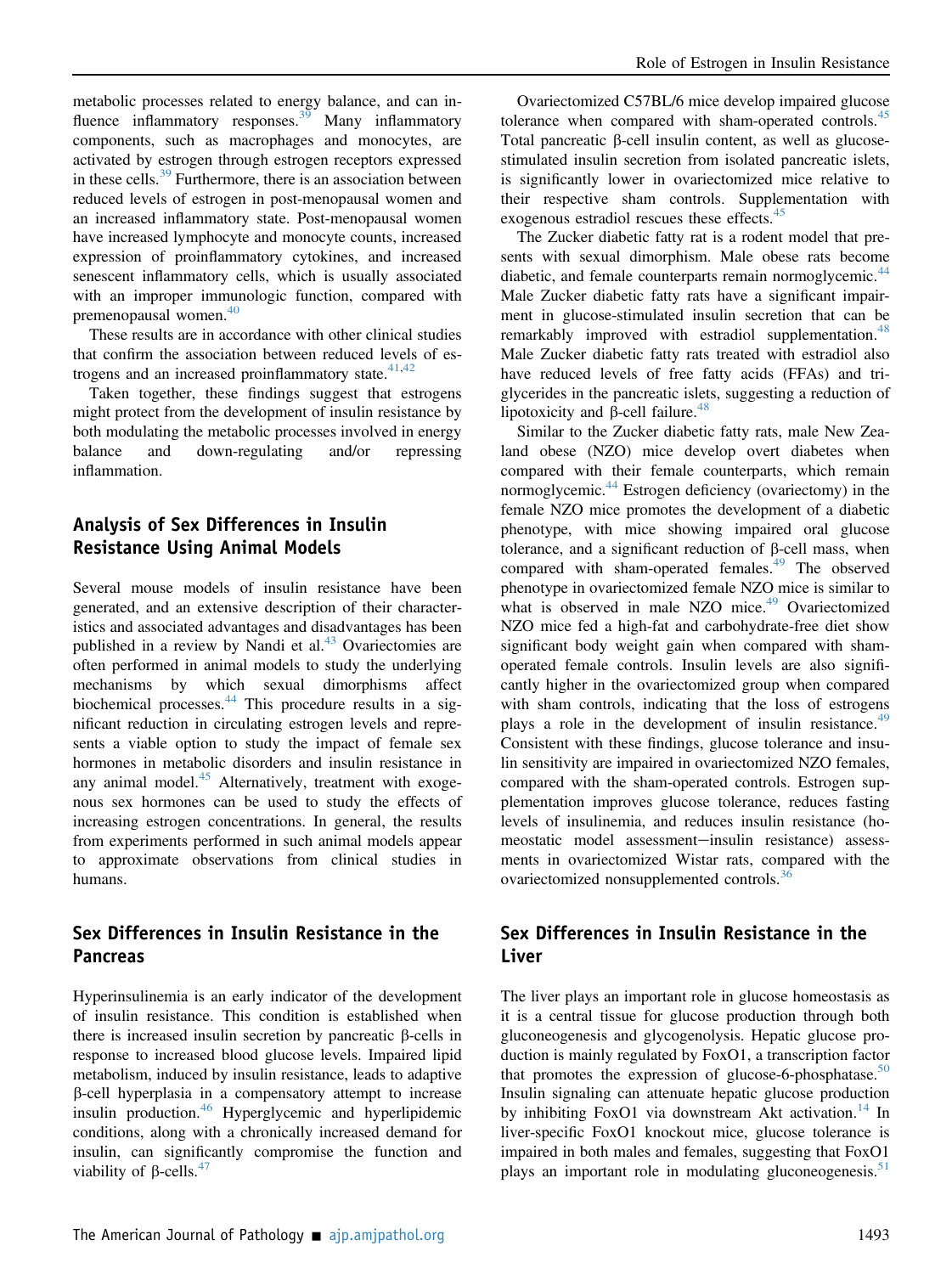Treatment with estrogen pellets in liver-specific FoxO1 knockout males and ovariectomized females significantly improved glucose tolerance.<sup>[51](#page-7-21)</sup> This suggests that estrogen may signal through the estrogen receptor- $\alpha$  present in hepatic cells. These results are consistent with other studies that show a protective effect of estrogen in terms of hepatic insulin resistance and glucose production by signaling through estrogen receptor- $\alpha$ .<sup>[52](#page-7-22)–[54](#page-7-22)</sup><br>Male Wistar rats fed a high

Male Wistar rats fed a high-fat diet develop insulin resistance, whereas females do not experience a significant induction.[16](#page-6-15) Additionally male, but not female, Wistar rats accumulate hepatic lipid, a hallmark of nonalcoholic fatty liver disease, and have an impaired hepatic insulin response, as measured with homeostatic model assessment-insulin resistance. Lipogenesis also induces an increase in fatty acid synthesis, in turn causing an increase in triglycerides in the form of very-low-density lipoprotein.<sup>[55](#page-7-23)[,56](#page-7-24)</sup> The excess of circulating lipids can have detrimental effects on other tissues and promote CVDs. A study in C57BL/6 mice showed that ovariectomized mice fed a high-fat diet developed insulin resistance along with increased hepatic glucose and triglyceride production. Treatment with estradiol significantly improved insulin resistance and prevented triglyceride accumulation.[55](#page-7-23) Similarly, C57BL/6 mice treated with estradiol have reduced lipid accumulation and reduced insulin resistance when compared with untreated male controls.[54](#page-7-25)

Finally, the concentration of circulating insulin is regulated by the degradation of hepatic insulin, primarily by the insulin-degrading enzyme in the liver. Enhanced insulin degradation can promote insulin resistance. Ovariectomized C57BL/6 mice present with higher insulin-degrading enzyme levels when compared with the sham controls. Exogenous estrogen supplementation significantly decreases insulin-degrading enzyme levels.<sup>45</sup>

#### Sex Differences in Insulin Resistance in the Adipose Tissue

Estrogens can prevent the accumulation of visceral abdominal fat in premenopausal women, although this protection is lost following menopause.<sup>[19](#page-6-25)</sup> Consistent with these findings, premenopausal obese women are less prone to develop insulin resistance and altered glucose tolerance than lean age-matched men, hinting that estrogen might exert its protective effect by influencing the pathways that control fat distribution.<sup>[56](#page-7-24)-5</sup>

It is now understood that adipose tissue is an endocrine organ and that adipocytes can directly regulate the pathways involved in energy homeostasis.[57,](#page-7-26)[58](#page-7-27) Adipocytes of the intra-abdominal depot of C57BL/6 female mice are more insulin-sensitive than those of male mice as they have significantly enhanced activation of Akt and extracellular signal-regulated kinases compared with males, when stim-ulated with low doses of insulin.<sup>[59](#page-7-28)</sup> Additionally, female adipocytes highly express genes involved in glucose and lipid metabolism compared with males.<sup>[59](#page-7-28)</sup> Male and ovariectomized female C57BL/6J mice fed with high-fat diet present with insulin resistance, have increased adipocyte size, and are less protected from adipocyte oxidative stress compared with sham-operated females or ovariectomized females supplemented with estrogen. $60$ 

## Sex Differences in Insulin Resistance in the Skeletal Muscle

Skeletal muscle plays a key role in insulin-stimulated glucose absorption: approximately 85% to 90% of all postprandial glucose uptake occurs at the skeletal muscle tissue.<sup>[61](#page-7-30)[,62](#page-7-31)</sup> Therefore, this tissue is a significant contributor to the development of insulin resistance. Glucose and FFA are transported into skeletal muscle tissue via GLUT4 and CD36, respectively.<sup>[63](#page-7-32)</sup> Hyperlipidemia has been shown to suppress CD36 translocation in skeletal muscle tissue, and consequently heightens the risk of type 2 diabetes mellitus because of impaired lipid metabolism and increased FFA concentration.<sup>[64](#page-8-0)</sup>

Sex differences in insulin action have been investigated by Hevener et  $al^{64}$  using Wistar rats infused with a lipid emulsion (liposyn) to increase FFA levels. The liposyn infusion rate to attain a fourfold increase in FFA is approximately one-third higher among female rats when compared with males, indicating that female Wistar rats have a substantially greater FFA clearance compared with males.<sup>[64](#page-8-0)</sup> After liposyn infusion, IRS1 activation is decreased by 30% and class I PI3K activity is decreased by 48% among male rats when compared with female rats, suggesting the potential role of estrogens in improving insulin sensitivity.<sup>6</sup>

A potential determinant of sex differences in insulin resistance in the skeletal muscle tissue is through  $\gamma ABA_B$ <br>receptor impairment  $^{65}$   $\gamma ABA_B$  receptor is crucial for the receptor impairment.<sup>[65](#page-8-1)</sup>  $\gamma ABA_B$  receptor is crucial for the maintenance of glucose-stimulated insulin secretion and maintenance of glucose-stimulated insulin secretion and glucose homeostasis. Male BALB/c  $\gamma ABA_{B1}R$  subunit knockout mice are more susceptible to insulin resistance in skeletal muscle tissue than female BALB/c  $\gamma A B A_{B1} R$ subunit knockout mice. $65,66$  $65,66$ 

Mitochondrial dysfunction may play a role in the development of insulin resistance in the skeletal muscle. Male Wistar rats fed a high-fat diet have significantly more oxidative damage in their skeletal muscle tissues than fe-males.<sup>[67](#page-8-3)</sup> This is associated with higher mitochondrial biogenesis in males when compared with female controls as a way to compensate the deleterious effects of insulin resistance on oxidative metabolism.<sup>[67](#page-8-3)</sup> Another study investigated the protective effects of estrogen in the skeletal muscle by measuring glucose uptake in the skeletal muscle tissue of male, female, and ovariectomized Sprague-Dawley rats.[68](#page-8-4) Autoradiographic analysis of glucose transport activity in soleus muscle strips from the legs of the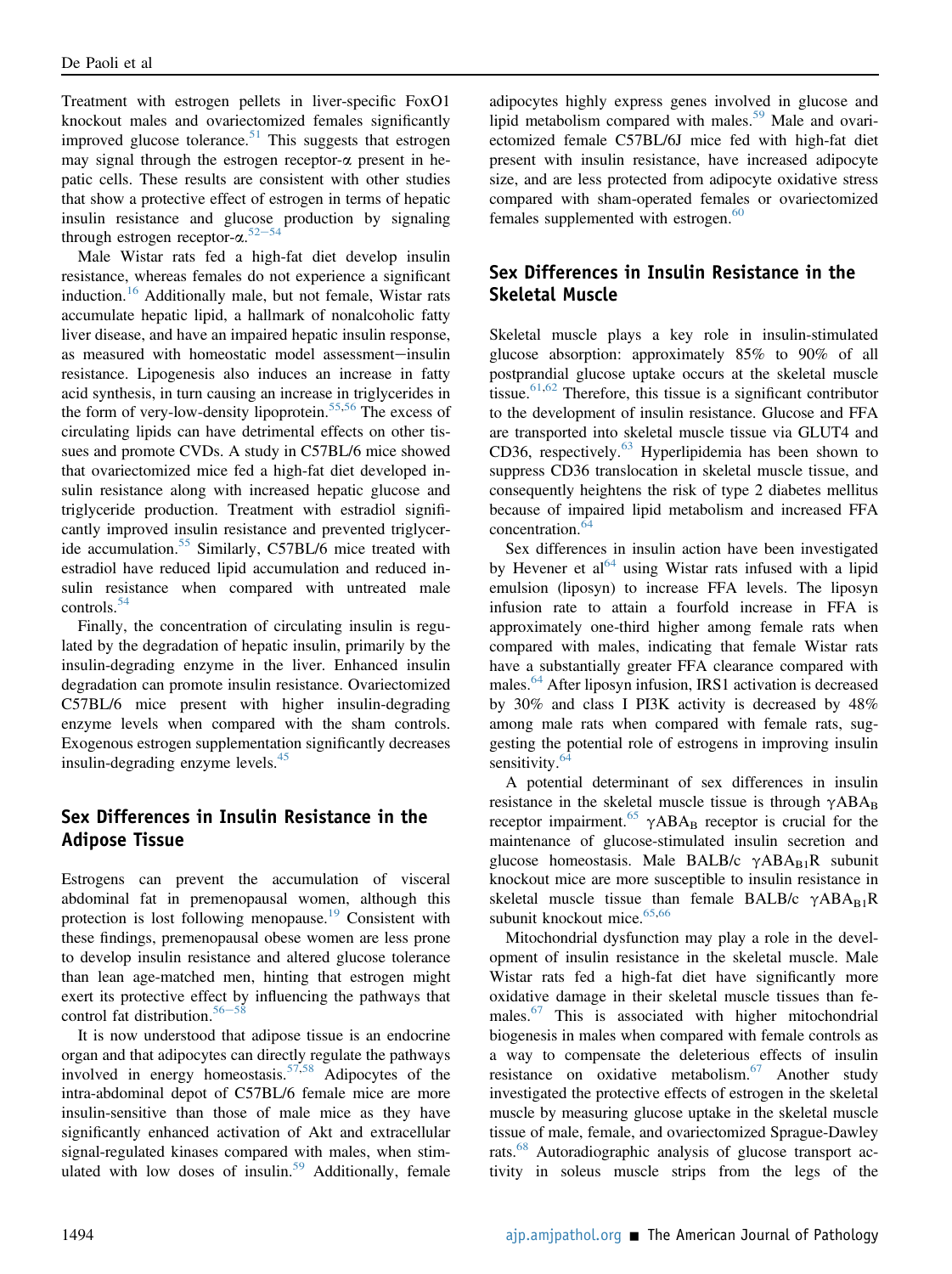| Organ/tissue         | Effects of estrogen                  |
|----------------------|--------------------------------------|
| Pancreas             | Improves fasting insulinemia         |
|                      | Improves GSIS                        |
| I iver               | Modulates gluconeogenesis            |
|                      | Improves hepatic insulin response    |
|                      | Reduces hepatic insulin degradation  |
| Adipose tissue       | Improves insulin sensitivity in      |
|                      | adipocytes                           |
|                      | Reduces adipocyte oxidative stress   |
| Skeletal muscle      | Improves insulin-stimulated          |
|                      | glucose absorption                   |
| Cardiac tissue       | Mitigates insulin resistance—induced |
|                      | cardiomyopathy                       |
|                      | Improves cardiac function            |
| Vascular endothelium | Improves nitric oxide production     |
|                      | Increases vasodilation response      |

<span id="page-5-0"></span>Table 1 Summary of the Protective Effects of Estrogens on Specific Organs and Tissues

GSIS, glucose-stimulated insulin secretion.

experimental rats on a high-fructose diet revealed that the female rats had significantly greater glucose uptake in the skeletal muscle tissue compared with males or ovariectomized female rats, suggesting the presence of sex differences in skeletal muscle tissue insulin sensitivity. $68$ Additionally, females showed significantly greater insulinstimulated activation of IRb, IRS1 phosphorylation, Akt phosphorylation, and Akt substrate of 160 kDa phosphorylation when compared with males. $68$  This finding is supported by another study that observed a significant overexpression of GLUT4 among female Wistar rats fed a high-fat diet, when compared with male Wistar rats.<sup>[69](#page-8-5)</sup>

A recent study further elaborated on the mechanism of sex differences in obesity-induced insulin resistance using male and female C57BL/6 mice fed either a high-fat diet or a regular chow diet.<sup>[55](#page-7-23)</sup> Increased insulin sensitivity in skeletal muscle and greater adiposity were associated with significantly greater glucose uptake among the female mice, thus consolidating previously discussed mechanisms of sex differences in insulin resistance in the skeletal muscle tissue.<sup>[55](#page-7-23)</sup> Furthermore, quantification of ectopic diacylglycerol and triacylglycerol levels by liquid chromatography—tandem mass spectrometry analysis revealed significant reductions in the skeletal muscle tissue of female mice, which is likely a result of unhindered FFA metabolism[.55](#page-7-23) Estradiol supplementation improved insulin sensitivity in the skeletal muscle tissue with associated enhanced IRS1 phosphorylation and Akt2 phosphorylation in both male and female mice.<sup>[55](#page-7-23)</sup>

#### Sex Differences in Insulin Resistance in the Cardiac Tissue

Insulin resistance is a main driving factor in the development of diabetic cardiomyopathy, a complication of diabetes that can lead to heart failure independent of other cardiovascular risk factors.<sup>[70](#page-8-6)</sup> The hallmark of diabetic car-diomyopathy is diastolic dysfunction.<sup>[71](#page-8-7)</sup>

The effect of estrogen treatment on cardiac function in bilateral ovariectomized, insulin-resistant Wistar rats shows that cardiac ejection fraction and fractional shortening are significantly reduced among ovariectomized rats, indicating that loss of estrogens in an insulin-resistant background results in cardiac contractile dysfunction.<sup>[72](#page-8-8)</sup> Estrogen supplementation in these mice significantly attenuates cardiac autonomic dysfunction, restores systolic blood pressure, and improves cardiac contractile performance.<sup>[72](#page-8-8)</sup> Moreover, Western blot analysis indicates that ovariectomized rats treated with estrogen have significantly higher expression of B-cell lymphoma 2, an anti-apoptotic protein, while simultaneously decreasing expression of bcl-2-like protein 4, a pro-apoptotic protein, thereby highlighting the role of attenuating cardiomyocyte apoptosis among insulinresistant rats. $72$ 

A protective role for estrogen in the attenuation of cardiac dysfunction and rescue of insulin action can be seen in studies performed in insulin-resistant H9c2 cardiomyocytes, db/db mice, and ovariectomized Wistar rats, whose results are consistent with the existence of female sex differences protecting against insulin resistance in cardiac tissue.<sup>72,[73](#page-8-9)</sup> Additional clinical and preclinical research focusing primarily on sex differences in the pathology of insulin resistance in the cardiac tissue and the respective role of estrogen are needed to further our understanding of the extent of these effects.

#### Sex Differences in Insulin Resistance in the Endothelium

Insulin promotes endothelial nitric oxide production via signaling through the PI3K-Akt pathway. Nitric oxide induces the vasodilation of blood vessels, thereby increasing blood flow and glucose uptake by the various organs and tissues.[74](#page-8-10),[75](#page-8-11) Nitric oxide also prevents leukocyte adhesion and platelet aggregation as well as smooth muscle cell proliferation.<sup>[74](#page-8-10),[75](#page-8-11)</sup> Endothelial dysfunction is a feature of insulin resistance and is characterized by a reduced production of nitric oxide by endothelial cells, which can trigger the processes that lead to atherosclerosis and to the development of  $CVDs$ <sup>[73,](#page-8-9)[75](#page-8-11)</sup> Several clinical trials have shown that post-menopausal women have significant endothelial dysfunction compared with premenopausal women, suggesting that depletion of estrogens might be detrimental to the endothelial vascular tissue.<sup>[76](#page-8-12)–[78](#page-8-12)</sup> Studies conducted in women with polycystic ovary syndrome, a condition characterized by hyperandrogenism where most patients present with insulin resistance, show significant alterations in endothelial function.<sup>[79](#page-8-13),[80](#page-8-14)</sup> These findings suggest that a reduction in estrogens along with insulin resistance could be detrimental and significantly increase the risk of developing  $CVDs$ <sup>[79](#page-8-13)[,80](#page-8-14)</sup> Research conducted on male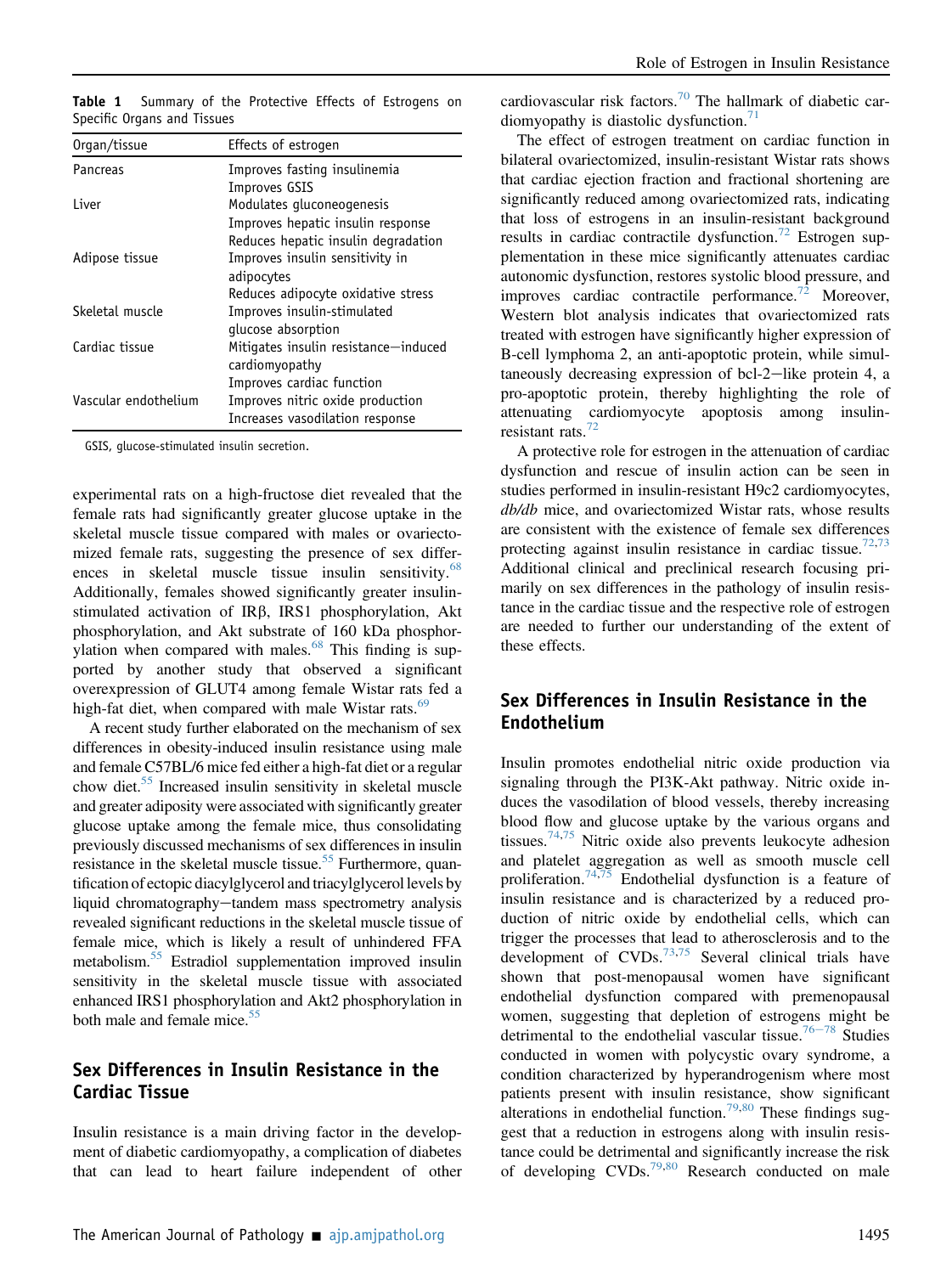insulin-resistant Zucker rats treated with estradiol showed a significant improvement in endothelial function by reducing vasoconstriction and increasing vasodilation responses as well as inducing nitric oxide synthase expression.<sup>[81](#page-8-15)</sup> Consistent with these results, ovariectomized Wistar rats treated with estradiol showed a reduced vasoconstrictor response of mesenteric arteries compared with the ovariec-tomized Wistar rats without estrogen treatment.<sup>[82](#page-8-16)</sup>

#### Conclusion

Insulin resistance is one of the main components of the metabolic syndrome, a condition that increases the risk of developing type 2 diabetes mellitus and cardiovascular diseases. Accumulating clinical and preclinical data suggest that sex differences in cardiometabolic risk do exist; however, this is still an underrepresented and understudied area of research. Estrogen seems to play a role on various insulin-sensitive tissues and organs by improving and/or modulating glucose homeostasis ([Table 1\)](#page-5-0). $51$ 

However, the specific action in these organs and tissues as well as the underlying mechanisms and pathways are yet to be identified. This review summarizes current knowledge on the potential protective role of estrogen in the development of insulin resistance and its consequences. We acknowledge that there is a considerable gap in understanding the molecular mechanisms underlying how these protective effects are exerted, and more studies are needed to delineate these pathways. This highlights the importance of including sex as a biological variable in preclinical studies, as stated by the NIH's mandate, $83$  which will lead to a more detailed comprehension of the pathogenesis of cardiometabolic diseases and subsequently improve contemporary management and prevention of these conditions.

#### <span id="page-6-0"></span>References

- <span id="page-6-1"></span>1. [White MF: Insulin signaling in health and disease. Science 2003, 302:](http://refhub.elsevier.com/S0002-9440(21)00245-5/sref1) [1710](http://refhub.elsevier.com/S0002-9440(21)00245-5/sref1)-[1711](http://refhub.elsevier.com/S0002-9440(21)00245-5/sref1)
- <span id="page-6-2"></span>2. [Guo S: Insulin signaling, resistance, and the metabolic syndrome:](http://refhub.elsevier.com/S0002-9440(21)00245-5/sref2) [insights from mouse models to disease mechanisms. J Endocrinol](http://refhub.elsevier.com/S0002-9440(21)00245-5/sref2) [2014, 220:T1](http://refhub.elsevier.com/S0002-9440(21)00245-5/sref2)-[T23](http://refhub.elsevier.com/S0002-9440(21)00245-5/sref2)
- <span id="page-6-3"></span>3. [Bansal P, Wang S, Liu S, Xiang Y-Y, Lu W-Y: GABA coordinates](http://refhub.elsevier.com/S0002-9440(21)00245-5/sref3) [with insulin in regulating secretory function in pancreatic INS-1 b](http://refhub.elsevier.com/S0002-9440(21)00245-5/sref3)[cells. PLoS One 2011, 6:26225](http://refhub.elsevier.com/S0002-9440(21)00245-5/sref3)
- 4. [Bouzakri K, Zachrisson A, Al-Khalili L, Zhang BB, Koistinen HA,](http://refhub.elsevier.com/S0002-9440(21)00245-5/sref4) [Krook A, Zierath JR: siRNA-based gene silencing reveals specialized](http://refhub.elsevier.com/S0002-9440(21)00245-5/sref4) [roles of IRS-1/Akt2 and IRS-2/Akt1 in glucose and lipid metabolism](http://refhub.elsevier.com/S0002-9440(21)00245-5/sref4) [in human skeletal muscle. Cell Metab 2006, 4:89](http://refhub.elsevier.com/S0002-9440(21)00245-5/sref4)-[96](http://refhub.elsevier.com/S0002-9440(21)00245-5/sref4)
- <span id="page-6-5"></span><span id="page-6-4"></span>5. [Kumar A, Carrera AC: New functions for PI3K in the control of cell](http://refhub.elsevier.com/S0002-9440(21)00245-5/sref5) [division. Cell Cycle 2007, 6:1696](http://refhub.elsevier.com/S0002-9440(21)00245-5/sref5)-[1698](http://refhub.elsevier.com/S0002-9440(21)00245-5/sref5)
- <span id="page-6-6"></span>6. [Kikani CK, Dong LQ, Liu F:](http://refhub.elsevier.com/S0002-9440(21)00245-5/sref6) "New"-clear functions of PDK1: [beyond a master kinase? J Cell Biochem 2005, 96:1157](http://refhub.elsevier.com/S0002-9440(21)00245-5/sref6)-[1162](http://refhub.elsevier.com/S0002-9440(21)00245-5/sref6)
- <span id="page-6-7"></span>7. [Bozulic L, Hemmings BA: PIKKing on PKB: regulation of PKB](http://refhub.elsevier.com/S0002-9440(21)00245-5/sref7) [activity by phosphorylation. Curr Opin Cell Biol 2009, 21:](http://refhub.elsevier.com/S0002-9440(21)00245-5/sref7)  $256 - 261$  $256 - 261$  $256 - 261$
- 8. [Mîinea CP, Sano H, Kane S, Sano E, Fukuda M, Peränen J, Lane WS,](http://refhub.elsevier.com/S0002-9440(21)00245-5/sref8) [Lienhard GE: AS160, the Akt substrate regulating GLUT4](http://refhub.elsevier.com/S0002-9440(21)00245-5/sref8)

[translocation, has a functional Rab GTPase-activating protein](http://refhub.elsevier.com/S0002-9440(21)00245-5/sref8) [domain. Biochem J 2005, 391:87](http://refhub.elsevier.com/S0002-9440(21)00245-5/sref8)-[93](http://refhub.elsevier.com/S0002-9440(21)00245-5/sref8)

- <span id="page-6-8"></span>9. [Hermida MA, Dinesh Kumar J, Leslie NR: GSK3 and its interactions](http://refhub.elsevier.com/S0002-9440(21)00245-5/sref9) [with the PI3K/AKT/mTOR signalling network. Adv Biol Regul](http://refhub.elsevier.com/S0002-9440(21)00245-5/sref9)  $2017, 65:5-15$  $2017, 65:5-15$  $2017, 65:5-15$
- <span id="page-6-9"></span>10. [Tzivion G, Dobson M, Ramakrishnan G: FoxO transcription factors;](http://refhub.elsevier.com/S0002-9440(21)00245-5/sref10) [regulation by AKT and 14-3-3 proteins. Biochim Biophys Acta 2011,](http://refhub.elsevier.com/S0002-9440(21)00245-5/sref10) [1813:1938](http://refhub.elsevier.com/S0002-9440(21)00245-5/sref10)-[1945](http://refhub.elsevier.com/S0002-9440(21)00245-5/sref10)
- <span id="page-6-10"></span>11. [Jaldin-Fincati JR, Pavarotti M, Frendo-Cumbo S, Bilan PJ, Klip A:](http://refhub.elsevier.com/S0002-9440(21)00245-5/sref11) Update on GLUT4 vesicle traffi[c: a cornerstone of insulin action.](http://refhub.elsevier.com/S0002-9440(21)00245-5/sref11) [Trends Endocrinol Metab 2017, 28:597](http://refhub.elsevier.com/S0002-9440(21)00245-5/sref11)-[611](http://refhub.elsevier.com/S0002-9440(21)00245-5/sref11)
- <span id="page-6-11"></span>12. [Krycer JR, Sharpe LJ, Luu W, Brown AJ: The Akt-SREBP nexus:](http://refhub.elsevier.com/S0002-9440(21)00245-5/sref12) [cell signaling meets lipid metabolism. Trends Endocrinol Metab](http://refhub.elsevier.com/S0002-9440(21)00245-5/sref12) [2010, 21:268](http://refhub.elsevier.com/S0002-9440(21)00245-5/sref12)-[276](http://refhub.elsevier.com/S0002-9440(21)00245-5/sref12)
- <span id="page-6-12"></span>13. [Schmoll D, Walker KS, Alessi DR, Grempler R, Burchell A, Guo S,](http://refhub.elsevier.com/S0002-9440(21)00245-5/sref13) [Walther R, Unterman TG: Regulation of glucose-6-phosphatase gene](http://refhub.elsevier.com/S0002-9440(21)00245-5/sref13) [expression by protein kinase Balpha and the forkhead transcription](http://refhub.elsevier.com/S0002-9440(21)00245-5/sref13) [factor FKHR: evidence for insulin response unit-dependent and -in](http://refhub.elsevier.com/S0002-9440(21)00245-5/sref13)[dependent effects of insulin on promoter activity. J Biol Chem 2000,](http://refhub.elsevier.com/S0002-9440(21)00245-5/sref13) [275:36324](http://refhub.elsevier.com/S0002-9440(21)00245-5/sref13)-[36333](http://refhub.elsevier.com/S0002-9440(21)00245-5/sref13)
- <span id="page-6-13"></span>14. [Matsuzaki H, Daitoku H, Hatta M, Tanaka K, Fukamizu A: Insulin](http://refhub.elsevier.com/S0002-9440(21)00245-5/sref14)[induced phosphorylation of FKHR \(Foxo1\) targets to proteasomal](http://refhub.elsevier.com/S0002-9440(21)00245-5/sref14) [degradation. PNAS 2003, 100:11285](http://refhub.elsevier.com/S0002-9440(21)00245-5/sref14)-[11290](http://refhub.elsevier.com/S0002-9440(21)00245-5/sref14)
- <span id="page-6-14"></span>15. [Santoleri D, Titchenell PM: Resolving the paradox of hepatic insulin](http://refhub.elsevier.com/S0002-9440(21)00245-5/sref15) [resistance. Cell Mol Gastroenterol Hepatol 2019, 7:447](http://refhub.elsevier.com/S0002-9440(21)00245-5/sref15)-[456](http://refhub.elsevier.com/S0002-9440(21)00245-5/sref15)
- <span id="page-6-15"></span>16. [Galmés-Pascual BM, Martínez-Cignoni MR, Morán-Costoya A,](http://refhub.elsevier.com/S0002-9440(21)00245-5/sref16) [Bauza-Thorbrügge M, Sbert-Roig M, Valle A, Proenza AM, Lladó I,](http://refhub.elsevier.com/S0002-9440(21)00245-5/sref16) Gianotti M: 17b[-Estradiol ameliorates lipotoxicity-induced hepatic](http://refhub.elsevier.com/S0002-9440(21)00245-5/sref16) [mitochondrial oxidative stress and insulin resistance. Free Radic Biol](http://refhub.elsevier.com/S0002-9440(21)00245-5/sref16) [Med 2020, 150:148](http://refhub.elsevier.com/S0002-9440(21)00245-5/sref16)-[160](http://refhub.elsevier.com/S0002-9440(21)00245-5/sref16)
- <span id="page-6-16"></span>17. [Schwenk RW, Angin Y, Steinbusch LK, Dirkx E, Hoebers N,](http://refhub.elsevier.com/S0002-9440(21)00245-5/sref17) [Coumans WA, Bonen A, Broers JL, van Eys GJ, Glatz JF, Luiken JJ:](http://refhub.elsevier.com/S0002-9440(21)00245-5/sref17) [Overexpression of vesicle-associated membrane protein \(VAMP\) 3,](http://refhub.elsevier.com/S0002-9440(21)00245-5/sref17) [but not VAMP2, protects glucose transporter \(GLUT\) 4 protein](http://refhub.elsevier.com/S0002-9440(21)00245-5/sref17) [translocation in an in vitro model of cardiac insulin resistance. J Biol](http://refhub.elsevier.com/S0002-9440(21)00245-5/sref17) [Chem 2012, 287:37530](http://refhub.elsevier.com/S0002-9440(21)00245-5/sref17)-[37539](http://refhub.elsevier.com/S0002-9440(21)00245-5/sref17)
- <span id="page-6-17"></span>18. [Tramunt B, Smati S, Grandgeorge N, Lenfant F, Arnal J-F,](http://refhub.elsevier.com/S0002-9440(21)00245-5/sref18) [Montagner A, Gourdy P: Sex differences in metabolic regulation and](http://refhub.elsevier.com/S0002-9440(21)00245-5/sref18) [diabetes susceptibility. Diabetologia 2020, 63:453](http://refhub.elsevier.com/S0002-9440(21)00245-5/sref18)-[461](http://refhub.elsevier.com/S0002-9440(21)00245-5/sref18)
- <span id="page-6-25"></span>19. [Sam S: Differential effect of subcutaneous abdominal and visceral](http://refhub.elsevier.com/S0002-9440(21)00245-5/sref19) [adipose tissue on cardiometabolic risk. Horm Mol Biol Clin Invest](http://refhub.elsevier.com/S0002-9440(21)00245-5/sref19) [2018, 33:20180014](http://refhub.elsevier.com/S0002-9440(21)00245-5/sref19)
- 20. [Ormazabal V, Nair S, Elfeky O, Aguayo C, Salomon C, Zuñiga FA:](http://refhub.elsevier.com/S0002-9440(21)00245-5/sref20) [Association between insulin resistance and the development of car](http://refhub.elsevier.com/S0002-9440(21)00245-5/sref20)[diovascular disease. Cardiovasc Diabetology 2018, 17:122](http://refhub.elsevier.com/S0002-9440(21)00245-5/sref20)
- <span id="page-6-18"></span>21. [Wajchenberg BL, Giannella-Neto D, da Silva ME, Santos RF: Depot](http://refhub.elsevier.com/S0002-9440(21)00245-5/sref21)specifi[c hormonal characteristics of subcutaneous and visceral adi](http://refhub.elsevier.com/S0002-9440(21)00245-5/sref21)[pose tissue and their relation to the metabolic syndrome. Horm Metab](http://refhub.elsevier.com/S0002-9440(21)00245-5/sref21) [Res 2002, 34:616](http://refhub.elsevier.com/S0002-9440(21)00245-5/sref21)-[621](http://refhub.elsevier.com/S0002-9440(21)00245-5/sref21)
- <span id="page-6-19"></span>22. [Mikhail N: The metabolic syndrome: insulin resistance. Curr](http://refhub.elsevier.com/S0002-9440(21)00245-5/sref22) [Hypertens Rep 2009, 11:156](http://refhub.elsevier.com/S0002-9440(21)00245-5/sref22)-[158](http://refhub.elsevier.com/S0002-9440(21)00245-5/sref22)
- <span id="page-6-20"></span>23. [Zhang X, Cui X, Li F, Wang S, Liu X, Hui L, Song N, Li N: As](http://refhub.elsevier.com/S0002-9440(21)00245-5/sref23)[sociation between diabetes mellitus with metabolic syndrome and](http://refhub.elsevier.com/S0002-9440(21)00245-5/sref23) [diabetic microangiopathy. Exp Ther Med 2014, 8:1867](http://refhub.elsevier.com/S0002-9440(21)00245-5/sref23)-[1873](http://refhub.elsevier.com/S0002-9440(21)00245-5/sref23)
- <span id="page-6-21"></span>24. [Shin J-A, Lee J-H, Lim S-Y, Ha H-S, Kwon H-S, Park Y-M, Lee W-](http://refhub.elsevier.com/S0002-9440(21)00245-5/sref24)[C, Kang M-I, Yim H-W, Yoon K-H, Son H-Y: Metabolic syndrome](http://refhub.elsevier.com/S0002-9440(21)00245-5/sref24) [as a predictor of type 2 diabetes, and its clinical interpretations and](http://refhub.elsevier.com/S0002-9440(21)00245-5/sref24) usefulness. J Diabetes Invest  $2013$ ,  $4:334-343$  $4:334-343$
- <span id="page-6-22"></span>25. [Yaribeygi H, Farrokhi FR, Butler AE, Sahebkar A: Insulin resistance:](http://refhub.elsevier.com/S0002-9440(21)00245-5/sref25) [review of the underlying molecular mechanisms. J Cell Physiol 2019,](http://refhub.elsevier.com/S0002-9440(21)00245-5/sref25) [234:8152](http://refhub.elsevier.com/S0002-9440(21)00245-5/sref25)-[8161](http://refhub.elsevier.com/S0002-9440(21)00245-5/sref25)
- <span id="page-6-23"></span>26. [Janssen I, Powell LH, Crawford S, Lasley B, Sutton-Tyrrell K:](http://refhub.elsevier.com/S0002-9440(21)00245-5/sref26) [Menopause and the metabolic syndrome: the Study of Women](http://refhub.elsevier.com/S0002-9440(21)00245-5/sref26)'s [Health Across the Nation. Arch Intern Med 2008, 168:1568](http://refhub.elsevier.com/S0002-9440(21)00245-5/sref26)-[1575](http://refhub.elsevier.com/S0002-9440(21)00245-5/sref26)
- <span id="page-6-24"></span>27. [Oya J, Nakagami T, Yamamoto Y, Fukushima S, Takeda M, Endo Y,](http://refhub.elsevier.com/S0002-9440(21)00245-5/sref27) [Uchigata Y: Effects of age on insulin resistance and secretion in](http://refhub.elsevier.com/S0002-9440(21)00245-5/sref27) [subjects without diabetes. Intern Med 2014, 53:941](http://refhub.elsevier.com/S0002-9440(21)00245-5/sref27)-[947](http://refhub.elsevier.com/S0002-9440(21)00245-5/sref27)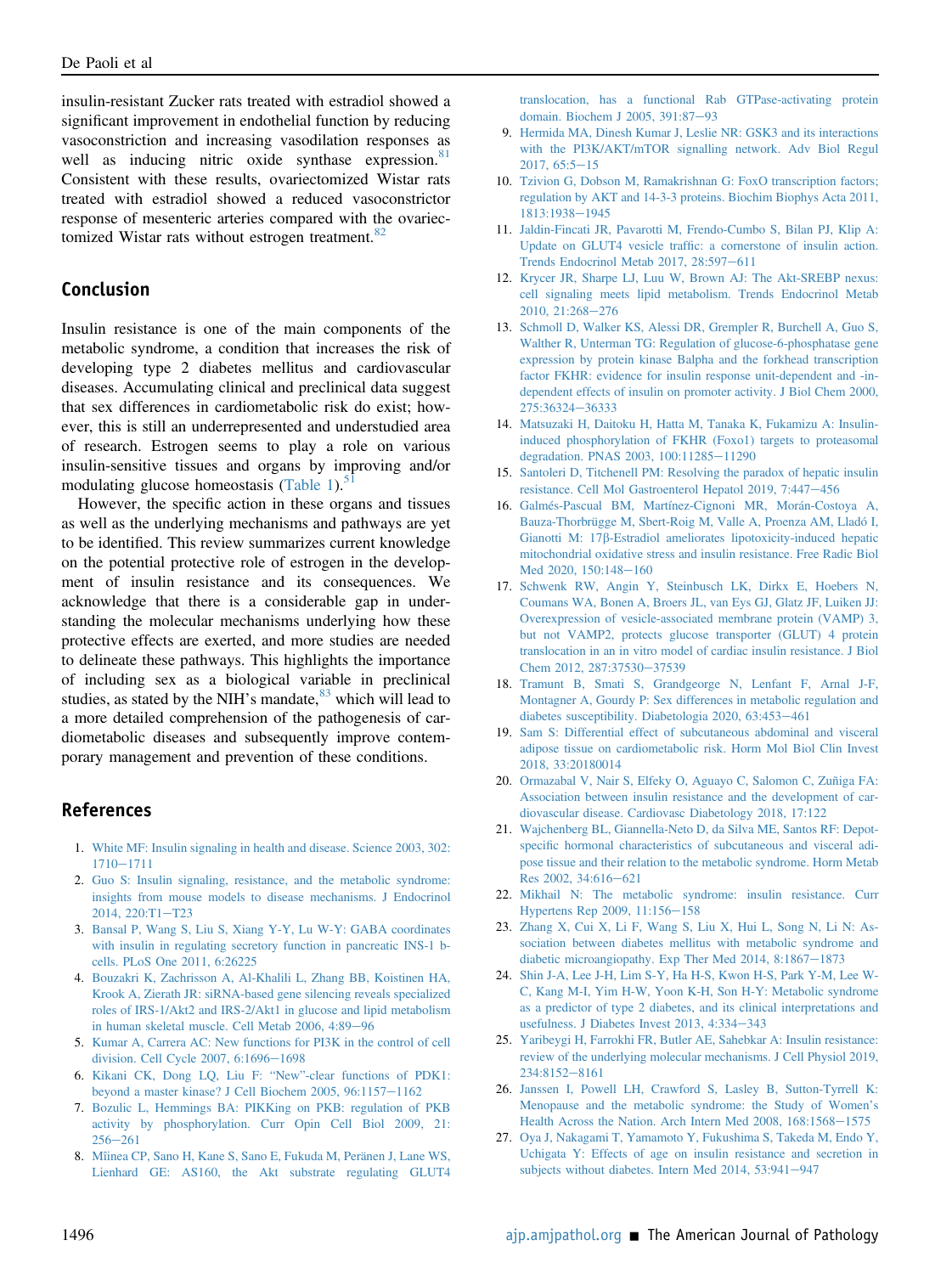- <span id="page-7-0"></span>28. [Pu D, Tan R, Yu Q, Wu J: Metabolic syndrome in menopause and](http://refhub.elsevier.com/S0002-9440(21)00245-5/sref28) [associated factors: a meta-analysis. Climacteric 2017, 20:583](http://refhub.elsevier.com/S0002-9440(21)00245-5/sref28)-[591](http://refhub.elsevier.com/S0002-9440(21)00245-5/sref28)
- <span id="page-7-1"></span>29. [Christakis MK, Hasan H, De Souza LR, Shirreff L: The effect of](http://refhub.elsevier.com/S0002-9440(21)00245-5/sref29) [menopause on metabolic syndrome: cross-sectional results from the](http://refhub.elsevier.com/S0002-9440(21)00245-5/sref29) [Canadian Longitudinal Study on Aging. Menopause 2020, 27:](http://refhub.elsevier.com/S0002-9440(21)00245-5/sref29) [999](http://refhub.elsevier.com/S0002-9440(21)00245-5/sref29)-[1009](http://refhub.elsevier.com/S0002-9440(21)00245-5/sref29)
- 30. [Kim HM, Park J, Ryu SY, Kim J: The effect of menopause on the](http://refhub.elsevier.com/S0002-9440(21)00245-5/sref30) [metabolic syndrome among Korean women: the Korean National](http://refhub.elsevier.com/S0002-9440(21)00245-5/sref30) [Health and Nutrition Examination Survey, 2001. Diabetes Care 2007,](http://refhub.elsevier.com/S0002-9440(21)00245-5/sref30)  $30:701 - 706$  $30:701 - 706$  $30:701 - 706$
- 31. [Park Y-W, Zhu S, Palaniappan L, Heshka S, Carnethon MR,](http://refhub.elsevier.com/S0002-9440(21)00245-5/sref31) Heymsfi[eld SB: The metabolic syndrome: prevalence and associated](http://refhub.elsevier.com/S0002-9440(21)00245-5/sref31) risk factor fi[ndings in the US population from the Third National](http://refhub.elsevier.com/S0002-9440(21)00245-5/sref31) [Health and Nutrition Examination Survey, 1988-1994. Arch Intern](http://refhub.elsevier.com/S0002-9440(21)00245-5/sref31) [Med 2003, 163:427](http://refhub.elsevier.com/S0002-9440(21)00245-5/sref31)-[436](http://refhub.elsevier.com/S0002-9440(21)00245-5/sref31)
- <span id="page-7-2"></span>32. [Kim J-E, Choi J, Park J, Lee J, Shin A, Park SM, Kang D, Choi J-Y:](http://refhub.elsevier.com/S0002-9440(21)00245-5/sref32) [Associations of postmenopausal hormone therapy with metabolic](http://refhub.elsevier.com/S0002-9440(21)00245-5/sref32) [syndrome among diabetic and non-diabetic women. Maturitas 2019,](http://refhub.elsevier.com/S0002-9440(21)00245-5/sref32)  $121:76-82$  $121:76-82$  $121:76-82$
- <span id="page-7-3"></span>33. [Bitoska I, Krstevska B, Milenkovic T, Subeska-Stratrova S,](http://refhub.elsevier.com/S0002-9440(21)00245-5/sref33) [Petrovski G, Mishevska SJ, Ahmeti I, Todorova B: Effects of](http://refhub.elsevier.com/S0002-9440(21)00245-5/sref33) [hormone replacement therapy on insulin resistance in post](http://refhub.elsevier.com/S0002-9440(21)00245-5/sref33)[menopausal diabetic women. Open Access Maced J Med Sci 2016,](http://refhub.elsevier.com/S0002-9440(21)00245-5/sref33)  $4.83 - 88$  $4.83 - 88$
- <span id="page-7-4"></span>34. [Gupte AA, Pownall HJ, Hamilton DJ: Estrogen: an emerging regu](http://refhub.elsevier.com/S0002-9440(21)00245-5/sref34)[lator of insulin action and mitochondrial function. J Diabetes Res](http://refhub.elsevier.com/S0002-9440(21)00245-5/sref34) [2015, 2015:916585](http://refhub.elsevier.com/S0002-9440(21)00245-5/sref34)
- <span id="page-7-5"></span>35. [Salpeter SR, Walsh JME, Ormiston TM, Greyber E, Buckley NS,](http://refhub.elsevier.com/S0002-9440(21)00245-5/sref35) [Salpeter EE: Meta-analysis: effect of hormone-replacement therapy](http://refhub.elsevier.com/S0002-9440(21)00245-5/sref35) [on components of the metabolic syndrome in postmenopausal](http://refhub.elsevier.com/S0002-9440(21)00245-5/sref35) [women. Diabetes Obes Metab 2006, 8:538](http://refhub.elsevier.com/S0002-9440(21)00245-5/sref35)-[554](http://refhub.elsevier.com/S0002-9440(21)00245-5/sref35)
- <span id="page-7-6"></span>36. [Adeyanju OA, Soetan OA, Soladoye AO, Olatunji LA: Oral hor](http://refhub.elsevier.com/S0002-9440(21)00245-5/sref36)[monal therapy with ethinylestradiol-levonorgestrel improves insulin](http://refhub.elsevier.com/S0002-9440(21)00245-5/sref36) [resistance, obesity, and glycogen synthase kinase-3 independent of](http://refhub.elsevier.com/S0002-9440(21)00245-5/sref36) [circulating mineralocorticoid in estrogen-de](http://refhub.elsevier.com/S0002-9440(21)00245-5/sref36)ficient rats. Can J Physiol [Pharmacol 2018, 96:577](http://refhub.elsevier.com/S0002-9440(21)00245-5/sref36)-[586](http://refhub.elsevier.com/S0002-9440(21)00245-5/sref36)
- <span id="page-7-7"></span>37. [Mauvais-Jarvis F, Clegg DJ, Hevener AL: The role of estrogens in](http://refhub.elsevier.com/S0002-9440(21)00245-5/sref37) [control of energy balance and glucose homeostasis. Endocr Rev 2013,](http://refhub.elsevier.com/S0002-9440(21)00245-5/sref37) [34:309](http://refhub.elsevier.com/S0002-9440(21)00245-5/sref37)-[338](http://refhub.elsevier.com/S0002-9440(21)00245-5/sref37)
- <span id="page-7-8"></span>38. [Monteiro R, Teixeira D, Calhau C: Estrogen signaling in metabolic](http://refhub.elsevier.com/S0002-9440(21)00245-5/sref38) inflammation. Mediators Infl[amm 2014, 2014:615917](http://refhub.elsevier.com/S0002-9440(21)00245-5/sref38)
- <span id="page-7-9"></span>39. [de Rooij SR, Nijpels G, Nilsson PM, Nolan JJ, Gabriel R, Bobbioni-](http://refhub.elsevier.com/S0002-9440(21)00245-5/sref39)[Harsch E, Mingrone G, Dekker JM; Relationship Between Insulin](http://refhub.elsevier.com/S0002-9440(21)00245-5/sref39) [Sensitivity and Cardiovascular Disease \(RISC\) Investigators: Low](http://refhub.elsevier.com/S0002-9440(21)00245-5/sref39)grade chronic infl[ammation in the relationship between insulin](http://refhub.elsevier.com/S0002-9440(21)00245-5/sref39) [sensitivity and cardiovascular disease \(RISC\) population: associations](http://refhub.elsevier.com/S0002-9440(21)00245-5/sref39) [with insulin resistance and cardiometabolic risk pro](http://refhub.elsevier.com/S0002-9440(21)00245-5/sref39)file. Diabetes Care  $2009, 32:1295 - 1301$  $2009, 32:1295 - 1301$  $2009, 32:1295 - 1301$
- <span id="page-7-10"></span>40. [Abildgaard J, Tingstedt J, Zhao Y, Hartling HJ, Pedersen AT,](http://refhub.elsevier.com/S0002-9440(21)00245-5/sref40) [Lindegaard B, Dam Nielsen S: Increased systemic in](http://refhub.elsevier.com/S0002-9440(21)00245-5/sref40)flammation and [altered distribution of T-cell subsets in postmenopausal women. PLoS](http://refhub.elsevier.com/S0002-9440(21)00245-5/sref40) [One 2020, 15:e0235174](http://refhub.elsevier.com/S0002-9440(21)00245-5/sref40)
- <span id="page-7-11"></span>41. [Abu-Taha M, Rius C, Hermenegildo C, Noguera I, Cerda-Nicolas J-](http://refhub.elsevier.com/S0002-9440(21)00245-5/sref41)[M, Issekutz AC, Jose PJ, Cortijo J, Morcillo EJ, Sanz M-J: Meno](http://refhub.elsevier.com/S0002-9440(21)00245-5/sref41)[pause and ovariectomy cause a low grade of systemic in](http://refhub.elsevier.com/S0002-9440(21)00245-5/sref41)flammation [that may be prevented by chronic treatment with low doses of es](http://refhub.elsevier.com/S0002-9440(21)00245-5/sref41)trogen or losartan. J Immunol 2009,  $183:1393-1402$  $183:1393-1402$
- <span id="page-7-12"></span>42. [Cushman M, Legault C, Barrett-Connor E, Stefanick ML, Kessler C,](http://refhub.elsevier.com/S0002-9440(21)00245-5/sref42) [Judd HL, Sakkinen PA, Tracy RP: Effect of postmenopausal hor](http://refhub.elsevier.com/S0002-9440(21)00245-5/sref42)mones on infl[ammation-sensitive proteins: the Postmenopausal](http://refhub.elsevier.com/S0002-9440(21)00245-5/sref42) [Estrogen/Progestin Interventions \(PEPI\) Study. Circulation 1999,](http://refhub.elsevier.com/S0002-9440(21)00245-5/sref42) [100:717](http://refhub.elsevier.com/S0002-9440(21)00245-5/sref42)-[722](http://refhub.elsevier.com/S0002-9440(21)00245-5/sref42)
- <span id="page-7-13"></span>43. [Nandi A, Kitamura Y, Kahn CR, Accili D: Mouse models of insulin](http://refhub.elsevier.com/S0002-9440(21)00245-5/sref43) resistance. Physiol Rev 2004,  $84:623-647$  $84:623-647$
- <span id="page-7-14"></span>44. [De Paoli M, Werstuck GH: Role of estrogen in type 1 and type 2](http://refhub.elsevier.com/S0002-9440(21)00245-5/sref44) [diabetes mellitus: a review of clinical and preclinical data. Can J](http://refhub.elsevier.com/S0002-9440(21)00245-5/sref44) [Diabetes 2020, 44:448](http://refhub.elsevier.com/S0002-9440(21)00245-5/sref44)-[452](http://refhub.elsevier.com/S0002-9440(21)00245-5/sref44)
- <span id="page-7-15"></span>45. [Santos RS, Batista TM, Camargo RL, Morato PN, Borck PC,](http://refhub.elsevier.com/S0002-9440(21)00245-5/sref45) [Leite NC, Kurauti MA, Wanschel ACBA, Clegg DJ, Carneiro EM:](http://refhub.elsevier.com/S0002-9440(21)00245-5/sref45) [Lacking of estradiol reduces insulin exocytosis from pancreatic](http://refhub.elsevier.com/S0002-9440(21)00245-5/sref45)  $\beta$ [cells and increases hepatic insulin degradation. Steroids 2016, 114:](http://refhub.elsevier.com/S0002-9440(21)00245-5/sref45)  $16 - 24$  $16 - 24$  $16 - 24$
- <span id="page-7-16"></span>46. [Ye R, Gordillo R, Shao M, Onodera T, Chen Z, Chen S, Lin X,](http://refhub.elsevier.com/S0002-9440(21)00245-5/sref46) [SoRelle JA, Li X, Tang M, Keller MP, Kuliawat R, Attie AD,](http://refhub.elsevier.com/S0002-9440(21)00245-5/sref46) [Gupta RK, Holland WL, Beutler B, Herz J, Scherer PE: Intracellular](http://refhub.elsevier.com/S0002-9440(21)00245-5/sref46) lipid metabolism impairs  $\beta$  [cell compensation during diet-induced](http://refhub.elsevier.com/S0002-9440(21)00245-5/sref46) [obesity. J Clin Invest 2018, 128:1178](http://refhub.elsevier.com/S0002-9440(21)00245-5/sref46)-[1189](http://refhub.elsevier.com/S0002-9440(21)00245-5/sref46)
- <span id="page-7-17"></span>47. [van Raalte DH, Diamant M: Glucolipotoxicity and beta cells in type 2](http://refhub.elsevier.com/S0002-9440(21)00245-5/sref47) [diabetes mellitus: target for durable therapy? Diabetes Res Clin Pract](http://refhub.elsevier.com/S0002-9440(21)00245-5/sref47) [2011, 93 Suppl 1:S37](http://refhub.elsevier.com/S0002-9440(21)00245-5/sref47)-[S46](http://refhub.elsevier.com/S0002-9440(21)00245-5/sref47)
- <span id="page-7-18"></span>48. [Tiano JP, Delghingaro-Augusto V, Le May C, Liu S, Kaw MK,](http://refhub.elsevier.com/S0002-9440(21)00245-5/sref48) [Khuder SS, Latour MG, Bhatt SA, Korach KS, Najjar SM, Prentki M,](http://refhub.elsevier.com/S0002-9440(21)00245-5/sref48) [Mauvais-Jarvis F: Estrogen receptor activation reduces lipid synthesis](http://refhub.elsevier.com/S0002-9440(21)00245-5/sref48) in pancreatic islets and prevents  $\beta$  [cell failure in rodent models of type](http://refhub.elsevier.com/S0002-9440(21)00245-5/sref48) [2 diabetes. J Clin Invest 2011, 121:3331](http://refhub.elsevier.com/S0002-9440(21)00245-5/sref48)-[3342](http://refhub.elsevier.com/S0002-9440(21)00245-5/sref48)
- <span id="page-7-19"></span>49. [Vogel H, Mirhashemi F, Liehl B, Taugner F, Kluth O, Kluge R,](http://refhub.elsevier.com/S0002-9440(21)00245-5/sref49) [Joost H-G, Schürmann A: Estrogen de](http://refhub.elsevier.com/S0002-9440(21)00245-5/sref49)ficiency aggravates insulin resistance and induces β[-cell loss and diabetes in female New Zealand](http://refhub.elsevier.com/S0002-9440(21)00245-5/sref49) [obese mice. Horm Metab Res 2013, 45:430](http://refhub.elsevier.com/S0002-9440(21)00245-5/sref49)-[435](http://refhub.elsevier.com/S0002-9440(21)00245-5/sref49)
- <span id="page-7-20"></span>50. [O-Sullivan I, Zhang W, Wasserman DH, Liew CW, Liu J, Paik J,](http://refhub.elsevier.com/S0002-9440(21)00245-5/sref50) [DePinho RA, Stolz DB, Kahn CR, Schwartz MW, Unterman TG:](http://refhub.elsevier.com/S0002-9440(21)00245-5/sref50) [FoxO1 integrates direct and indirect effects of insulin on hepatic](http://refhub.elsevier.com/S0002-9440(21)00245-5/sref50) [glucose production and glucose utilization. Nat Commun 2015, 6:](http://refhub.elsevier.com/S0002-9440(21)00245-5/sref50) [7079](http://refhub.elsevier.com/S0002-9440(21)00245-5/sref50)
- <span id="page-7-21"></span>51. [Yan H, Yang W, Zhou F, Li X, Pan Q, Shen Z, Han G, Newell-](http://refhub.elsevier.com/S0002-9440(21)00245-5/sref51)[Fugate A, Tian Y, Majeti R, Liu W, Xu Y, Wu C, Allred K, Allred C,](http://refhub.elsevier.com/S0002-9440(21)00245-5/sref51) [Sun Y, Guo S: Estrogen improves insulin sensitivity and suppresses](http://refhub.elsevier.com/S0002-9440(21)00245-5/sref51) [gluconeogenesis via the transcription factor Foxo1. Diabetes 2019,](http://refhub.elsevier.com/S0002-9440(21)00245-5/sref51)  $68:291-304$  $68:291-304$  $68:291-304$
- <span id="page-7-22"></span>52. [Gao H, Fält S, Sandelin A, Gustafsson J-A, Dahlman-Wright K:](http://refhub.elsevier.com/S0002-9440(21)00245-5/sref52) Genome-wide identifi[cation of estrogen receptor alpha-binding sites](http://refhub.elsevier.com/S0002-9440(21)00245-5/sref52) in mouse liver. Mol Endocrinol 2008,  $22:10-22$  $22:10-22$
- 53. [Qiu S, Vazquez JT, Boulger E, Liu H, Xue P, Hussain MA, Wolfe A:](http://refhub.elsevier.com/S0002-9440(21)00245-5/sref53) Hepatic estrogen receptor  $\alpha$  [is critical for regulation of gluconeo](http://refhub.elsevier.com/S0002-9440(21)00245-5/sref53)[genesis and lipid metabolism in males. Sci Rep 2017, 7:1661](http://refhub.elsevier.com/S0002-9440(21)00245-5/sref53)
- <span id="page-7-25"></span>54. [Zhu L, Brown WC, Cai Q, Krust A, Chambon P, McGuinness OP,](http://refhub.elsevier.com/S0002-9440(21)00245-5/sref54) [Stafford JM: Estrogen treatment after ovariectomy protects against](http://refhub.elsevier.com/S0002-9440(21)00245-5/sref54) [fatty liver and may improve pathway-selective insulin resistance.](http://refhub.elsevier.com/S0002-9440(21)00245-5/sref54) [Diabetes 2013, 62:424](http://refhub.elsevier.com/S0002-9440(21)00245-5/sref54)-[434](http://refhub.elsevier.com/S0002-9440(21)00245-5/sref54)
- <span id="page-7-23"></span>55. [Camporez JP, Lyu K, Goldberg EL, Zhang D, Cline GW, Jurczak MJ,](http://refhub.elsevier.com/S0002-9440(21)00245-5/sref55) [Dixit VD, Petersen KF, Shulman GI: Anti-in](http://refhub.elsevier.com/S0002-9440(21)00245-5/sref55)flammatory effects of [oestrogen mediate the sexual dimorphic response to lipid-induced](http://refhub.elsevier.com/S0002-9440(21)00245-5/sref55) [insulin resistance. J Physiol \(Lond\) 2019, 597:3885](http://refhub.elsevier.com/S0002-9440(21)00245-5/sref55)-[3903](http://refhub.elsevier.com/S0002-9440(21)00245-5/sref55)
- <span id="page-7-24"></span>56. [Mittendorfer B: Insulin resistance: sex matters. Curr Opin Clin Nutr](http://refhub.elsevier.com/S0002-9440(21)00245-5/sref56) [Metab Care 2005, 8:367](http://refhub.elsevier.com/S0002-9440(21)00245-5/sref56)-[372](http://refhub.elsevier.com/S0002-9440(21)00245-5/sref56)
- <span id="page-7-26"></span>57. [Jazet IM, Pijl H, Meinders AE: Adipose tissue as an endocrine organ:](http://refhub.elsevier.com/S0002-9440(21)00245-5/sref57) impact on insulin resistance. Neth J Med  $2003$ ,  $61:194-212$  $61:194-212$
- <span id="page-7-27"></span>58. [Geer EB, Shen W: Gender differences in insulin resistance, body](http://refhub.elsevier.com/S0002-9440(21)00245-5/sref58) [composition, and energy balance. Gend Med 2009, 6 Suppl 1:60](http://refhub.elsevier.com/S0002-9440(21)00245-5/sref58)-[75](http://refhub.elsevier.com/S0002-9440(21)00245-5/sref58)
- <span id="page-7-28"></span>59. [Macotela Y, Boucher J, Tran TT, Kahn CR: Sex and depot differ](http://refhub.elsevier.com/S0002-9440(21)00245-5/sref59)[ences in adipocyte insulin sensitivity and glucose metabolism. Dia](http://refhub.elsevier.com/S0002-9440(21)00245-5/sref59)[betes 2009, 58:803](http://refhub.elsevier.com/S0002-9440(21)00245-5/sref59)-[812](http://refhub.elsevier.com/S0002-9440(21)00245-5/sref59)
- <span id="page-7-29"></span>60. [Stubbins RE, Najjar K, Holcomb VB, Hong J, Núñez NP: Oestrogen](http://refhub.elsevier.com/S0002-9440(21)00245-5/sref60) [alters adipocyte biology and protects female mice from adipocyte](http://refhub.elsevier.com/S0002-9440(21)00245-5/sref60) infl[ammation and insulin resistance. Diabetes Obes Metab 2012, 14:](http://refhub.elsevier.com/S0002-9440(21)00245-5/sref60)  $58 - 66$  $58 - 66$  $58 - 66$
- <span id="page-7-30"></span>61. [DeFronzo RA, Jacot E, Jequier E, Maeder E, Wahren J, Felber JP:](http://refhub.elsevier.com/S0002-9440(21)00245-5/sref61) [The effect of insulin on the disposal of intravenous glucose: results](http://refhub.elsevier.com/S0002-9440(21)00245-5/sref61) [from indirect calorimetry and hepatic and femoral venous catheteri](http://refhub.elsevier.com/S0002-9440(21)00245-5/sref61)[zation. Diabetes 1981, 30:1000](http://refhub.elsevier.com/S0002-9440(21)00245-5/sref61)-[1007](http://refhub.elsevier.com/S0002-9440(21)00245-5/sref61)
- <span id="page-7-31"></span>62. [Huang X, Liu G, Guo J, Su Z: The PI3K/AKT pathway in obesity and](http://refhub.elsevier.com/S0002-9440(21)00245-5/sref62) type 2 diabetes. Int J Biol Sci 2018,  $14:1483-1496$  $14:1483-1496$
- <span id="page-7-32"></span>63. [Abdul-Ghani MA, Defronzo RA: Pathogenesis of insulin resistance in](http://refhub.elsevier.com/S0002-9440(21)00245-5/sref63) [skeletal muscle. J Biomed Biotechnol 2010, 2010:476279](http://refhub.elsevier.com/S0002-9440(21)00245-5/sref63)